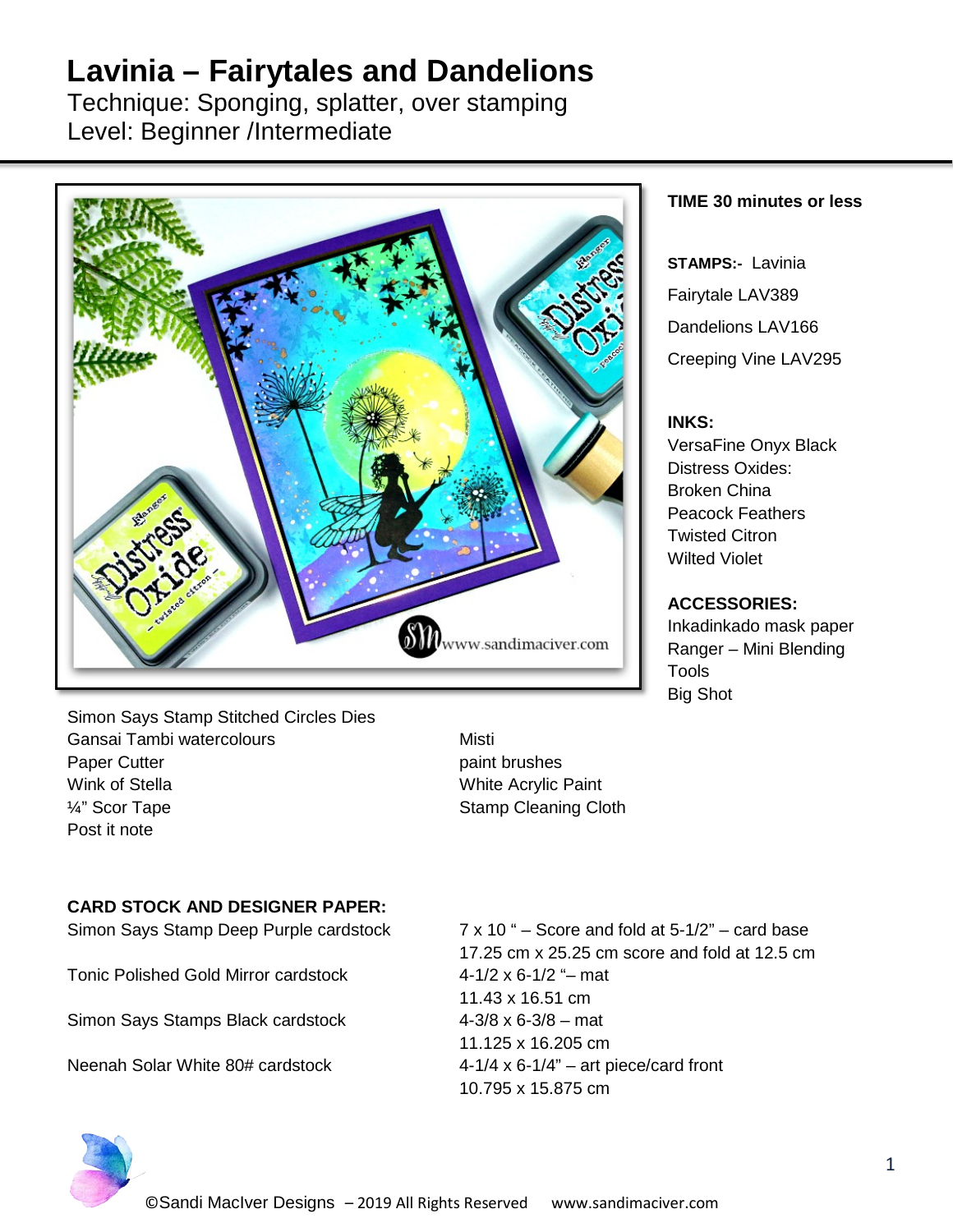## **DIRECTIONS:**

- 1. Die cut a circle from the mask paper and attach in the bottom right section of the Neenah Solar White art piece.
- 2. Use a blending tool to start adding the Peacock Feather Distress ink all over the card front.
- 3. Add a small amount of Twisted Citron Distress Oxide ink to the top right corner and some Wilted Violet Distress Oxide Ink to the left side.
- 4. Use the small leaf stamp from Creeping Vine set, and the Broken China Distress Oxide ink to stamp the leaves all over the background, twisting the stamp so all images are not going in the same direction.
- 5. Remove the mask from the moon. Using the same die, cut another circle from a scrap of card stock the same size as the art piece (4-1/4 x 6-1/4).
- 6. Use this piece to reverse mask the moon. Add Twisted Citron Distress oxide ink all over the moon, then a small amount of Peacock feathers ink just to the left side. Come back with the Twisted Citron ink and blend it in.
- 7. Tear some hills and valleys out of a piece of printer paper and use this as a mask to sponge the ground under the fairy at the bottom of the card (watch the video on how to do this).
- 8. Use the VersaFine Onyx Black ink to stamp the wings of the FairyTale stamp onto the post it note where the sticky backside will be under the stamped image. Cut out the wings.
- 9. Place the art piece into the bottom left corner of the Misti.
- 10. Clean the Fairy stamp and place it on your art piece where it looks like her hand is holding the moon.
- 11. Flip the clear arm closed on the Misti to secure the stamp to it, open it again, ink the stamp in Black ink and close and stamp. Repeat if necessary until you have a solid black image.
- 12. Clean the stamp and remove it.
- 13. Place the mask you created over the wings.
- 14. Place the large dandelion stamp over the wings on the left side of the art piece.
- 15. Close the Misti clear arm to secure the stamp to the inside, open the arm, ink the stamp and close it again to stamp the image. Repeat if necessary until you have a solid black image.
- 16. Remove the art piece from the Misti and use the small Dandelion stamp to stamp an image in the bottom right corner.
- 17. Use the small leaf stamp again, stamping in black around the top and down the right side of the art piece.
- 18. Cover the moon again, and use a tissue to cover the fairy and wings.
- 19. Add a lot of water to the gold watercolor and use a paintbrush to splatter some gold ink around the art piece.
- 20. Squeeze a small amount of White Acrylic paint onto a lid or acrylic handle and use the non-brush end of a paintbrush to add medium dots around the bottom of your art piece, under and around the fairy.
- 21. Use a smaller end of a paintbrush to add a bunch of smaller dots. Add these smaller dots up into the black leaves at the top, and on the dandelion images as well.
- 22. Once all the paint is dry, cover the piece, again with the cardstock you cut the circle in for the moon.
- 23. Splatter some water onto the moon, and pat dry with the tissue. The water will also wick up the ink, giving your moon a cool crater look.
- 24. Use the scor tape to attach the art piece to the black mat, the gold mat and then the card base.

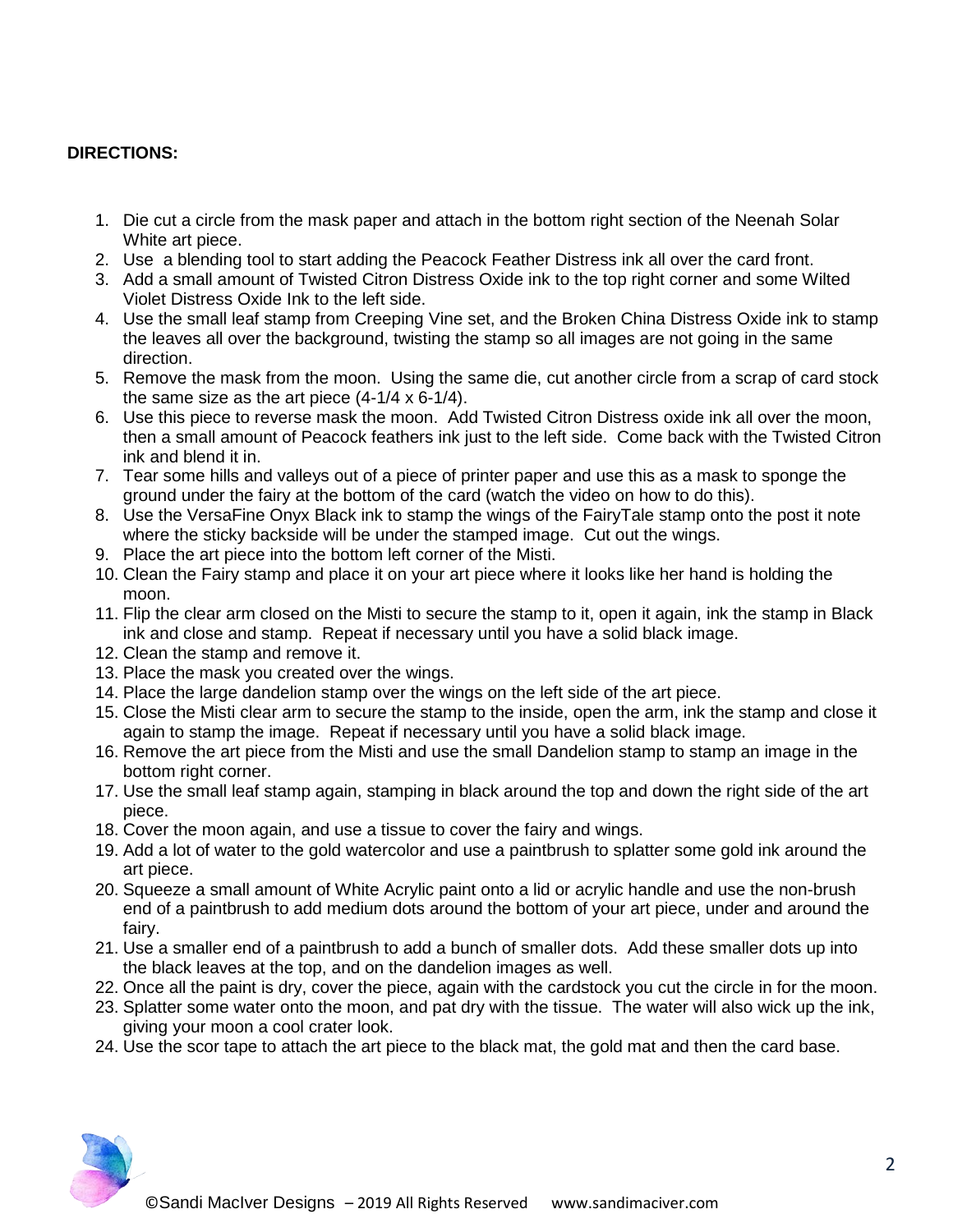# **Happy Stamping**



Here are the supplies used in today's Fairytales & Dandelions Card. Where available I use Compensated Affiliate Links, which means if you make a purchase through my link, I receive a small commission at no extra cost to you. Thank you so very much for your support, it helps to keep my blog and YouTube channel running and I truly appreciate it.



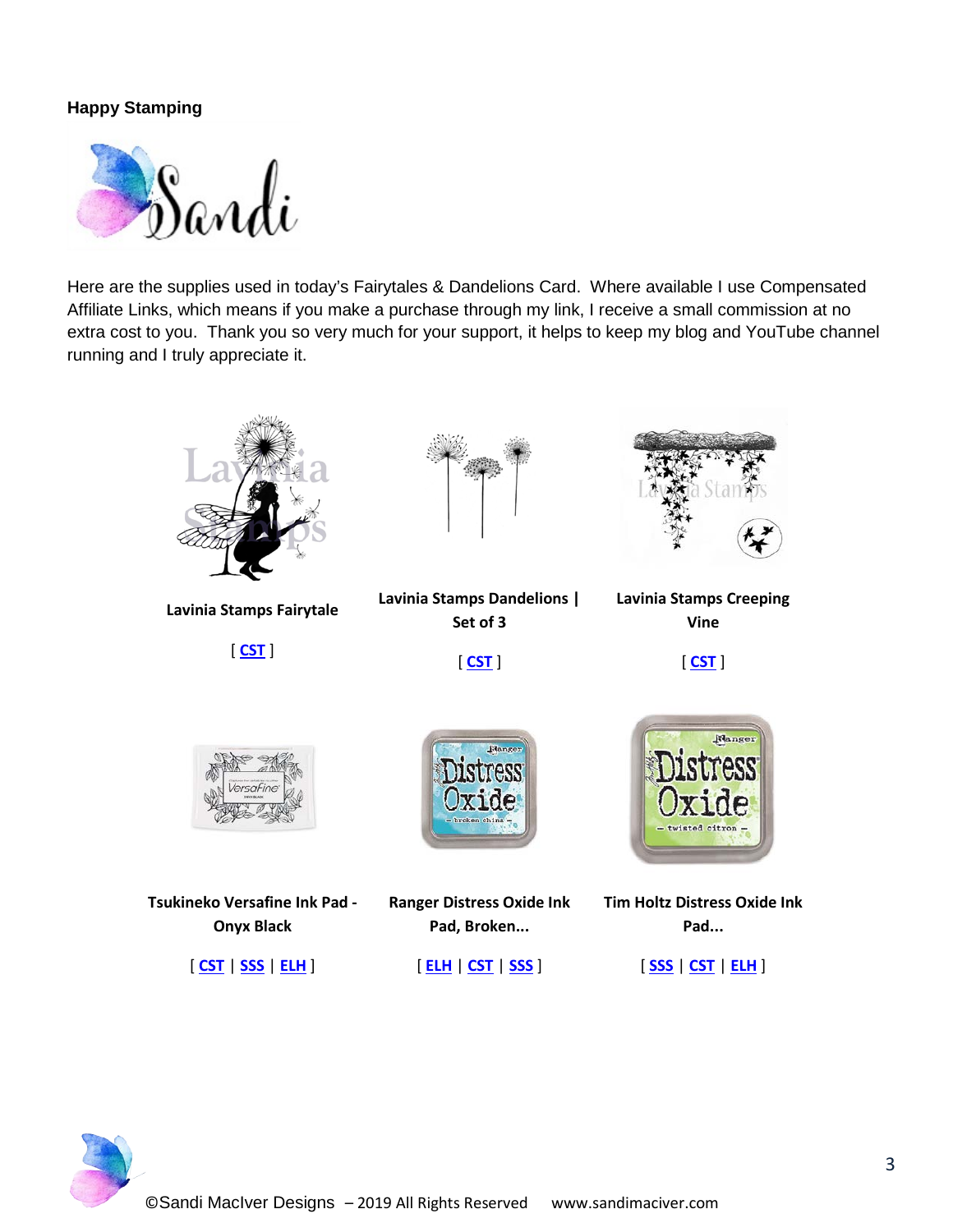

**Ranger Distress Oxide Ink Pad 3in x...**

[ **[CST](https://ldli.co/e/40xrek)** | **[SSS](https://ldli.co/e/20yre6)** | **[ELH](https://ldli.co/e/5o17em)** ]



**Inkadinkado Stamping Mask Paper**

[ **[CST](https://ldli.co/e/pk6od9)** | **[ELH](https://ldli.co/e/rq039e)** | **[SSS](https://ldli.co/e/o9n41j)** ]



**Tim Holtz Distress Oxide Ink Pad...**

[ **[SSS](https://ldli.co/e/30l9e3)** | **[ELH](https://ldli.co/e/mdkele)** | **[CST](https://ldli.co/e/e4017l)** ]



**Ranger Alcohol Ink Mini Applicator...**

[ **[ELH](https://ldli.co/e/q7gmzd)** | **[CST](https://ldli.co/e/jldr41)** | **[SSS](https://ldli.co/e/yq91oq)** ]



**IndigoBlu Acrylic Paint Pantry White...**

[ **[CST](https://ldli.co/e/12yreq)** ]





**Zig Kuretake Gansai Tambi 36 COLOR SET**

[ **[SSS](https://ldli.co/e/l19o52)** | **[ELH](https://ldli.co/e/xqzx0z)** ]

**Dina Wakley Ranger WHITE 1OZ Media...**

**Simon Says Stamp STITCHED CIRCLES...**



**Creative Expressions Dies Double...**

[ **[SSS](https://ldli.co/e/d4gxkk)** ]





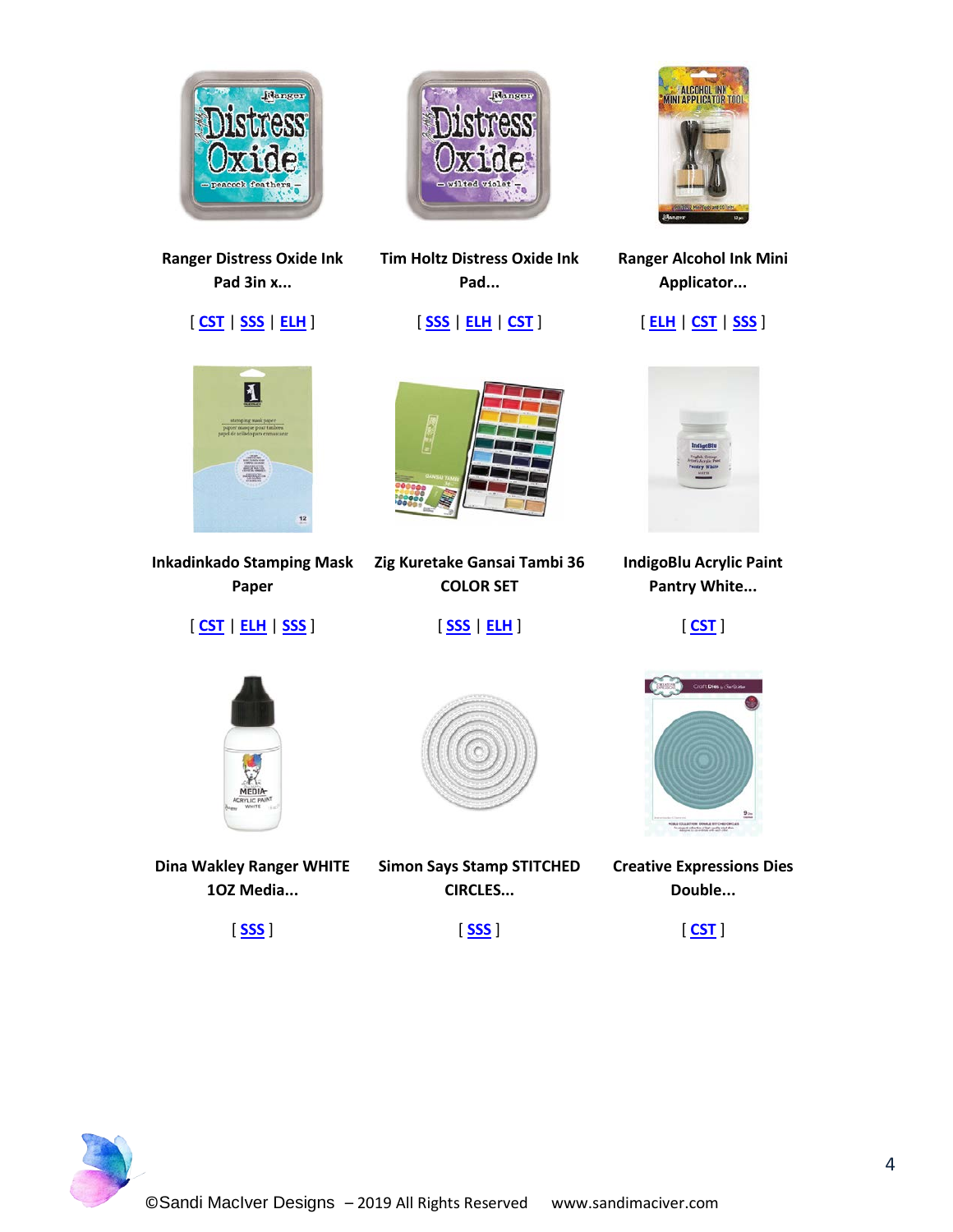